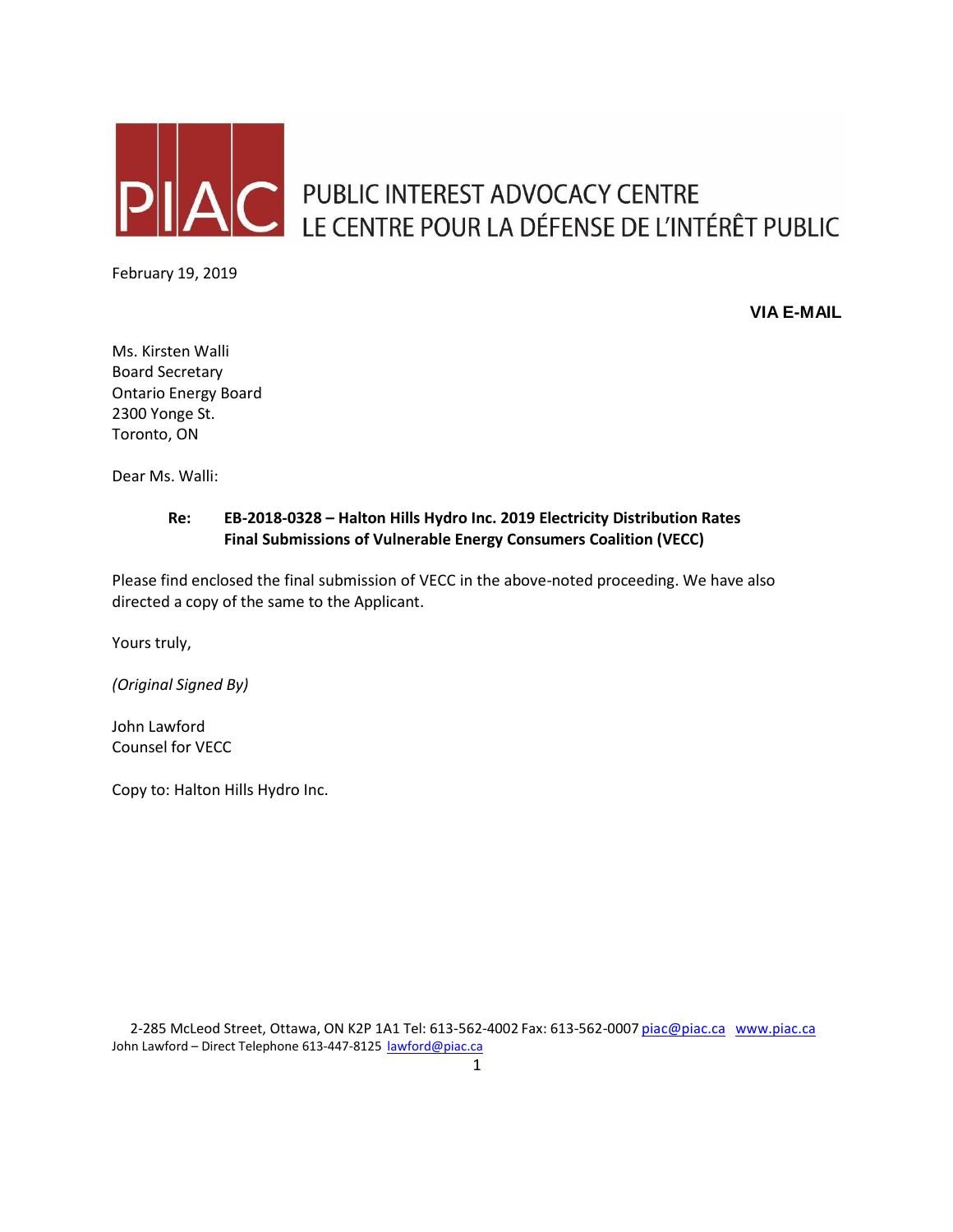#### **EB-2018-0328**

### **Halton Hills Hydro Inc.**

# **Application for electricity distribution rates effective May 1, 2019**

### **Final Submissions of Vulnerable Energy Consumers Coalition (VECC)**

Halton Hills Hydro Inc. (Halton Hills) filed an application with the Ontario Energy Board (OEB) on December 3, 2018 under section 78 of the Ontario Energy Board Act, 1998, S.O. 1998, c. 15, (Schedule B) and under the OEB's Filing Requirements for Incentive Regulation Rate Applications seeking approval for changes to its electricity distribution rates to be effective May 1, 2019.

VECC submission relates to Halton Hill's request for Incremental Capital Module funding for a new Transformer Station (TS).

### **Incremental Capital Module Request**

Halton Hills seeks \$23,476,441 in incremental capital funding and \$131,515 in incremental Operating, Maintenance and Administration funding. The total incremental revenue requirement request is  $$1,829,600$  as follows: $^1$ 

| <b>Incremental Costs</b>      | Amount    |
|-------------------------------|-----------|
| Revenue Requirement - Capital | 1,698,085 |
| Revenue Requirement - OM&A    | 131,515   |
| Total                         | 1,829,600 |

The OEB's ICM Filing Requirements require that the requested amount for an ICM claim must be incremental to a distributor's capital requirements within the context of its financial capabilities underpinned by existing rates and satisfy the eligibility criteria of *materiality, need and prudence*. 2

# **Materiality**

With respect to materiality, the OEB's ICM Filing Requirements state "A capital budget will be deemed to be material, and as such reflect eligible projects, if it exceeds the OEB-defined materiality threshold. Any incremental capital amounts approved for recovery must fit within the total eligible incremental capital amount (as defined in this ACM Report) and must clearly have a significant influence on the operation of the distributor; otherwise they should be dealt with at rebasing. Minor expenditures in comparison to the overall capital budget should be considered ineligible for ACM or ICM treatment. A certain degree of project expenditure over and above the OEB-defined threshold calculation is expected to be absorbed within the total capital budget."<sup>3</sup>

l

<sup>&</sup>lt;sup>1</sup> Application P21

<sup>&</sup>lt;sup>2</sup> OEB Filing Requirements For Electricity Distribution Rate Applications - 2018 Edition for 2019 Rate Applications -Chapter 3 Incentive Rate-Setting Applications P24

<sup>3</sup> *Ibid.*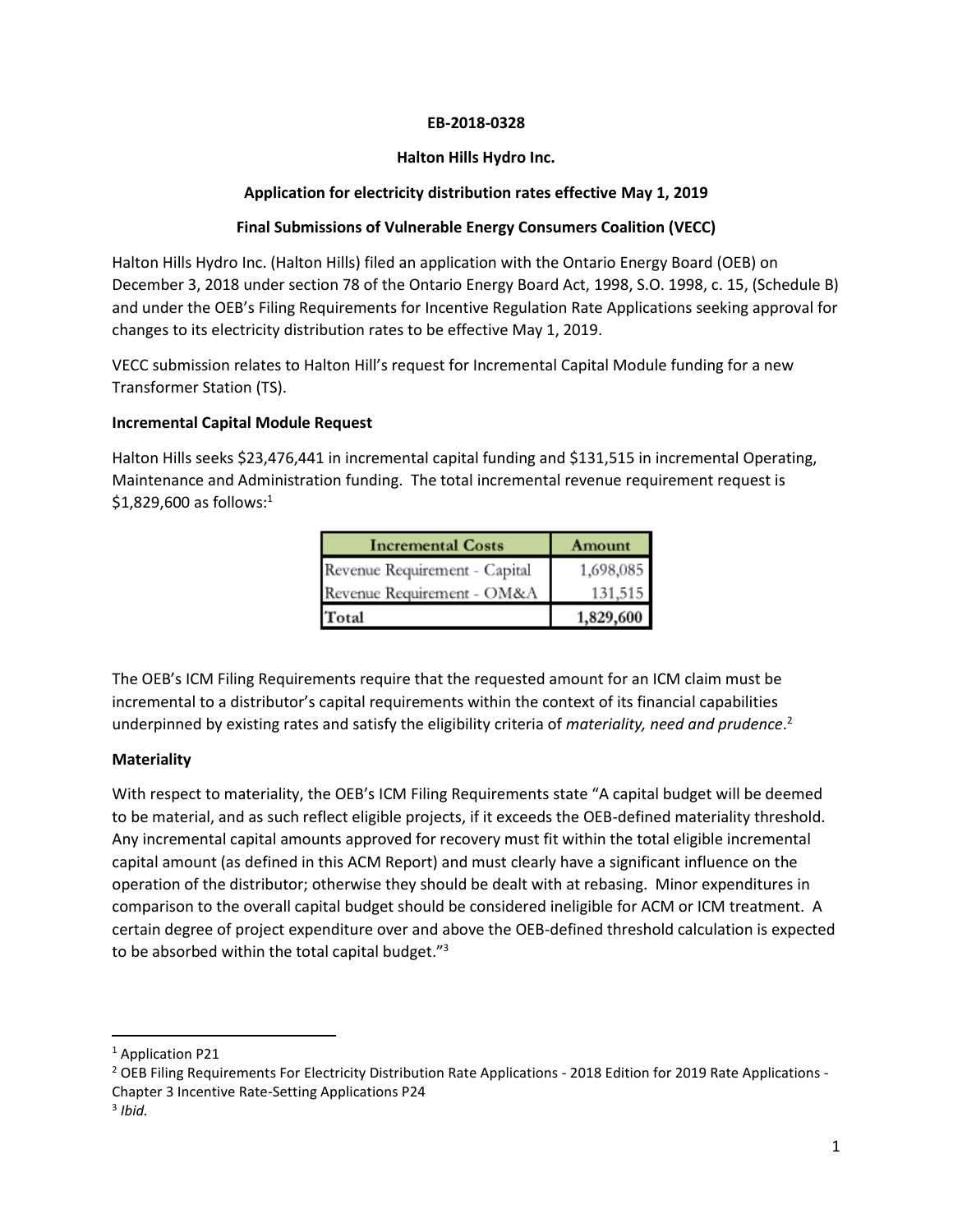VECC takes no issue with Halton Hill's calculation of the ICM materiality threshold of \$1,859,883 based on the OEB's ICM formula in the ACM Report, that includes a maximum eligible incremental capital amount of \$28,775,942<sup>4</sup> as shown in the table below.

| <b>Eligible Incremenal Capital</b>   | Capital<br><b>Expenditures</b> |
|--------------------------------------|--------------------------------|
| Forecasted 2019 Capex                | 7,159,383                      |
| Incremental Capital - TS             | 23,476,441                     |
| Total 2019 Capex                     | 30,635,824                     |
| Less: Materiality Threshold          | 1,859,883                      |
| Maximum Eligible Incremental Capital | 28,775,942                     |

The incremental capital amount is clearly material as it is over three times the forecast 2019 capital budget.

The ACM Reports states that "Need" must be established by meeting the following criteria:

- passing the Means Test;
- the amounts must be based on discrete projects, and should be directly related to the claimed driver;
- the amounts must be clearly outside of the base upon which the rates were derived.

### Means Test

The ACM Report indicates that the distributor must file its most recent calculation of its regulated return (RRR 2.1.5.6). If the regulated return exceeds 300 basis points above the deemed return on equity embedded in the distributor's rates, the funding for any incremental capital project will not be allowed.

Burlington Hydro's 2015 to 2017 actual ROE was lower than the regulated return in all three years.<sup>5</sup> VECC submits the ICM passes the Means Test.

### Discrete Projects

The proposed TS is the first TS that Halton Hills has built. The building of this transformer is not part of a typical annual capital program for Halton Hills. VECC submits the ICM meets the discrete project requirement.

### Outside of Base Rates

Halton Hills Hydro confirms the only expense for the TS project that had been incurred at the time of the 2016 COS application was the purchase of land for the TS and this was excluded from rate base.<sup>6</sup>

 $\overline{a}$ 

<sup>4</sup> Application P9-10

<sup>5</sup> Application P11

<sup>6</sup> *Ibid.*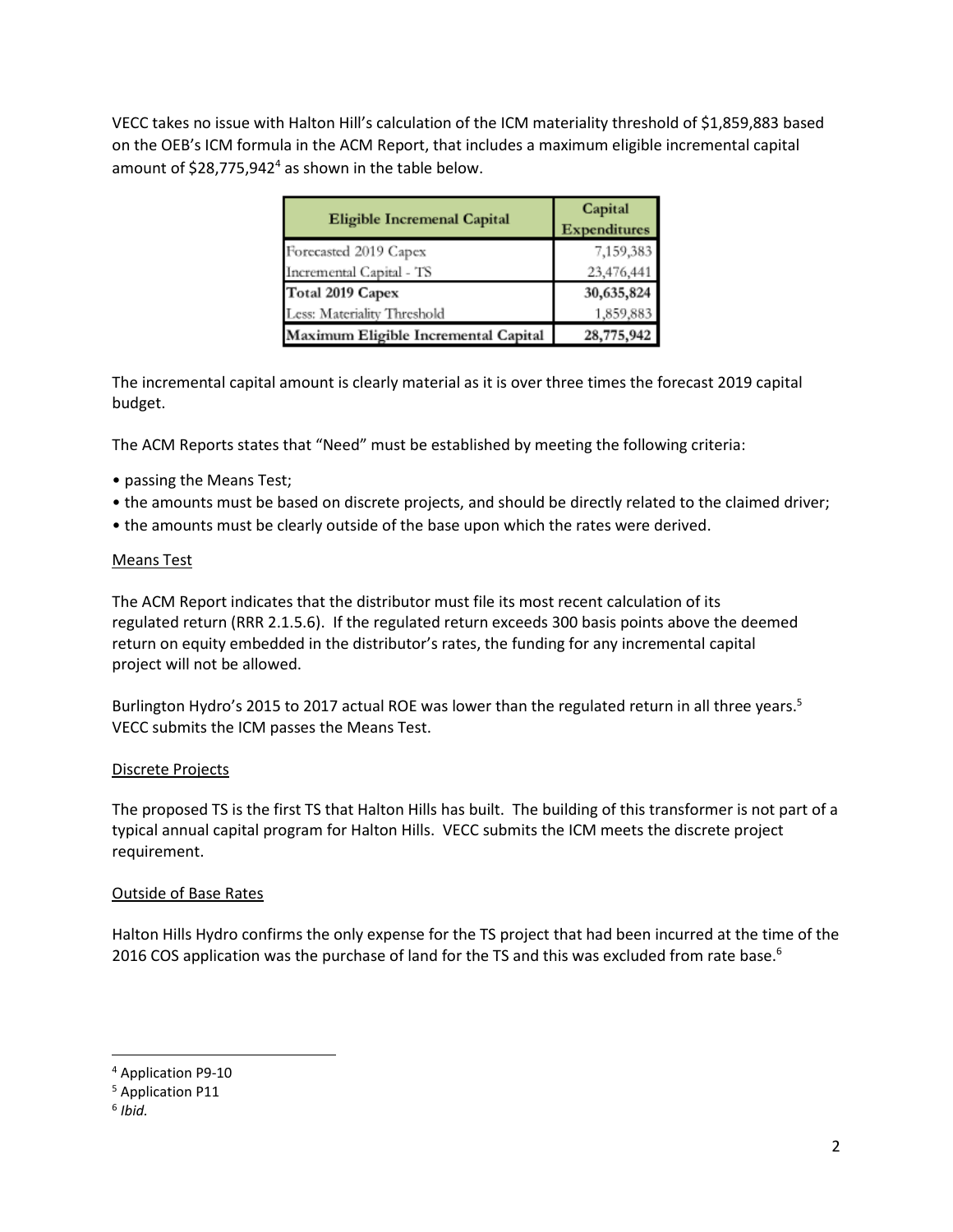#### **Prudence**

The OEB's Filing Requirements state "The amounts to be incurred must be prudent. This means that the distributor's decision to incur the amounts must represent the most cost-effective option (not necessarily least initial cost) for ratepayers.

Halton Hills' load forecast in 2007 first identified the need for a new source of transmission supply.<sup>7</sup> The need for the TS was further identified in the Northwest Greater Toronto Area Integrated Regional Resource Plan (NWGTA IRRP) in April 2015, stating that the TS is required in 2018. The IRRP indicates Hydro One TS is nearing full capacity and there is not enough space to add new feeders. $8$ 

Halton Hills currently receives 27.6kV supply from three feeder positions at the Hydro One Halton TS. Halton Hills indicates the Hydro One Halton TS and the three Halton Hills feeders supplying Halton Hills are nearing capacity thus necessitating the new TS.<sup>9</sup>

In June 2017, Halton Hills updated load forecast confirmed the need for a new TS by the end of 2019.<sup>10</sup> Halton Hills indicates the TS is required to meet near term load requirements and prepare for significant planned growth within the Town of Halton Hills.<sup>11</sup>

As part of Halton Hydro's 2016 Cost of Service (COS) Application (EB-2015-0074), Halton Hydro filed its 2016 to 2020 Distribution System Plan (DSP) that indicated the capital required for a new TS would be filed as a separate ICM module as the budgetary numbers were still very preliminary at that time.<sup>12</sup>

EB-2015-0074, Halton Hills Hydro provided an expected in-service date of 2018 and a capital cost of \$19 million. The updated capital amounts requested reflect a 24% increase from \$19,000,000 to \$23,476,441. In 2017, an independent consultant estimated the cost of the new TS at \$25,268,526 (before capitalized interest of \$794,000).<sup>13</sup> Halton Hills indicates it was able to control costs resulting in a current budget that is \$1,792,085 less than the consultant's estimate. Halton Hills did not provide a detailed breakdown of the cost categories or an explanation of any cost variances.

### **Alternatives**

Halton Hills looked at three different options in determining to build a new TS was the only acceptable option. Halton Hills evaluated 11 sites against technical, environmental and economic criteria before selecting site 2C as the most cost-effective solution.<sup>14</sup> VECC takes no issue with Halton Hills Study Option and Site Option analyses and submits Halton Hill's decision to build a new TS in response to increase the supply capacity to the region is justified and the location is appropriate.

The cost of the new TS is significant in comparison to the 2019 forecast capital budget excluding the ICM. VECC has reviewed the submissions of SEC and agrees with SEC there is limited evidence to

 $\overline{a}$ 

<sup>12</sup> Application P6

<sup>7</sup> Application P4

<sup>8</sup> Application P6

<sup>&</sup>lt;sup>9</sup> Application P13

<sup>&</sup>lt;sup>10</sup> Application P12

<sup>11</sup> *Ibid.*

 $13$  Staff-4

<sup>&</sup>lt;sup>14</sup> Application P.14-15